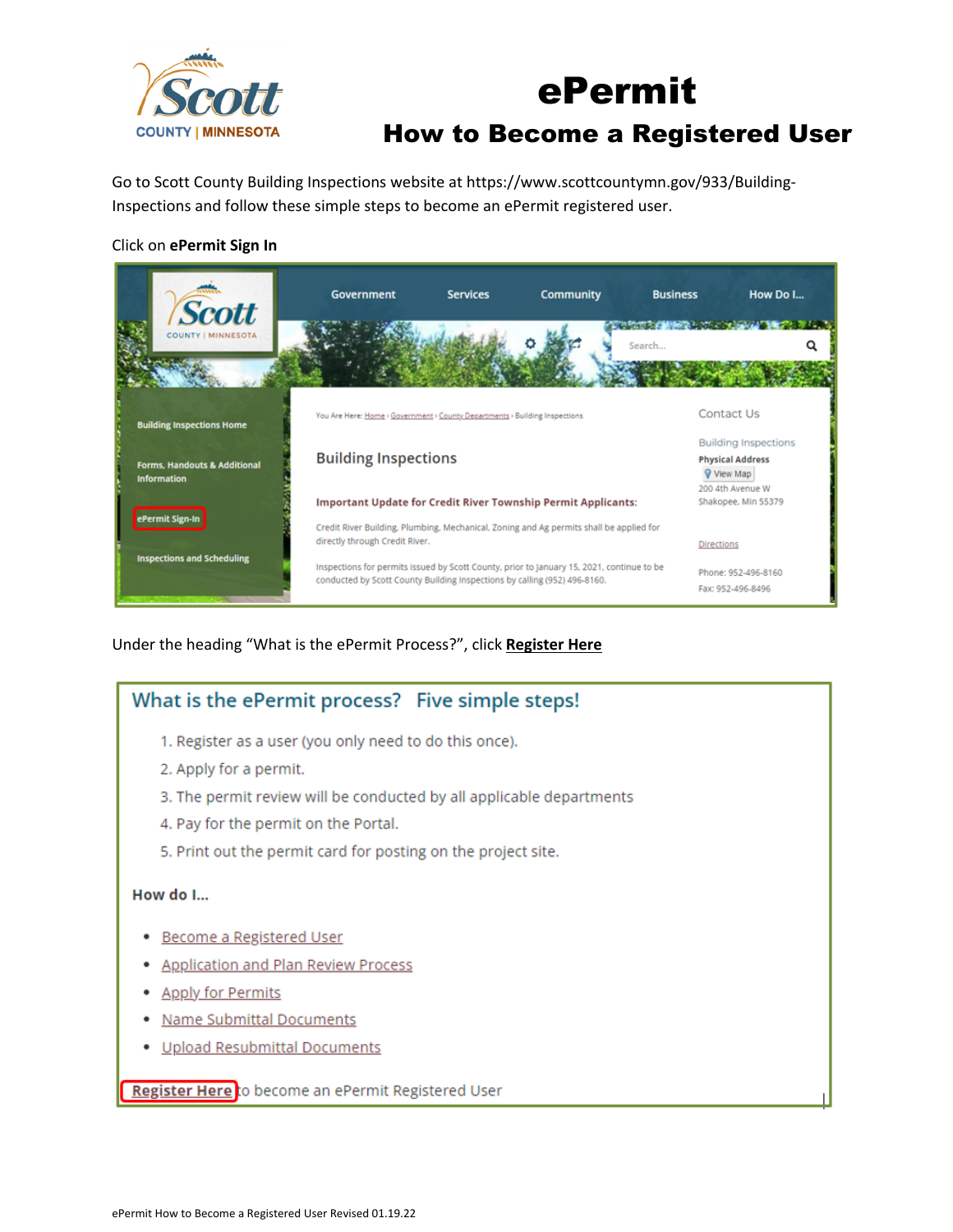In the ePermit Portal the next step is to "Register" for an Account. Click **Register.**



#### **IMPORTANT: CHECK YOUR JUNK/SPAM EMAIL FOLDERS**

ePermit Portal correspondence comes from donotreply@co.scott.mn.us

Ensure all correspondence from Scott County ePermit Portal are delievered to your inbox by right clicking the email and selecting the option to identify the email domain @co.scott.mn.us as a safe not junk domain.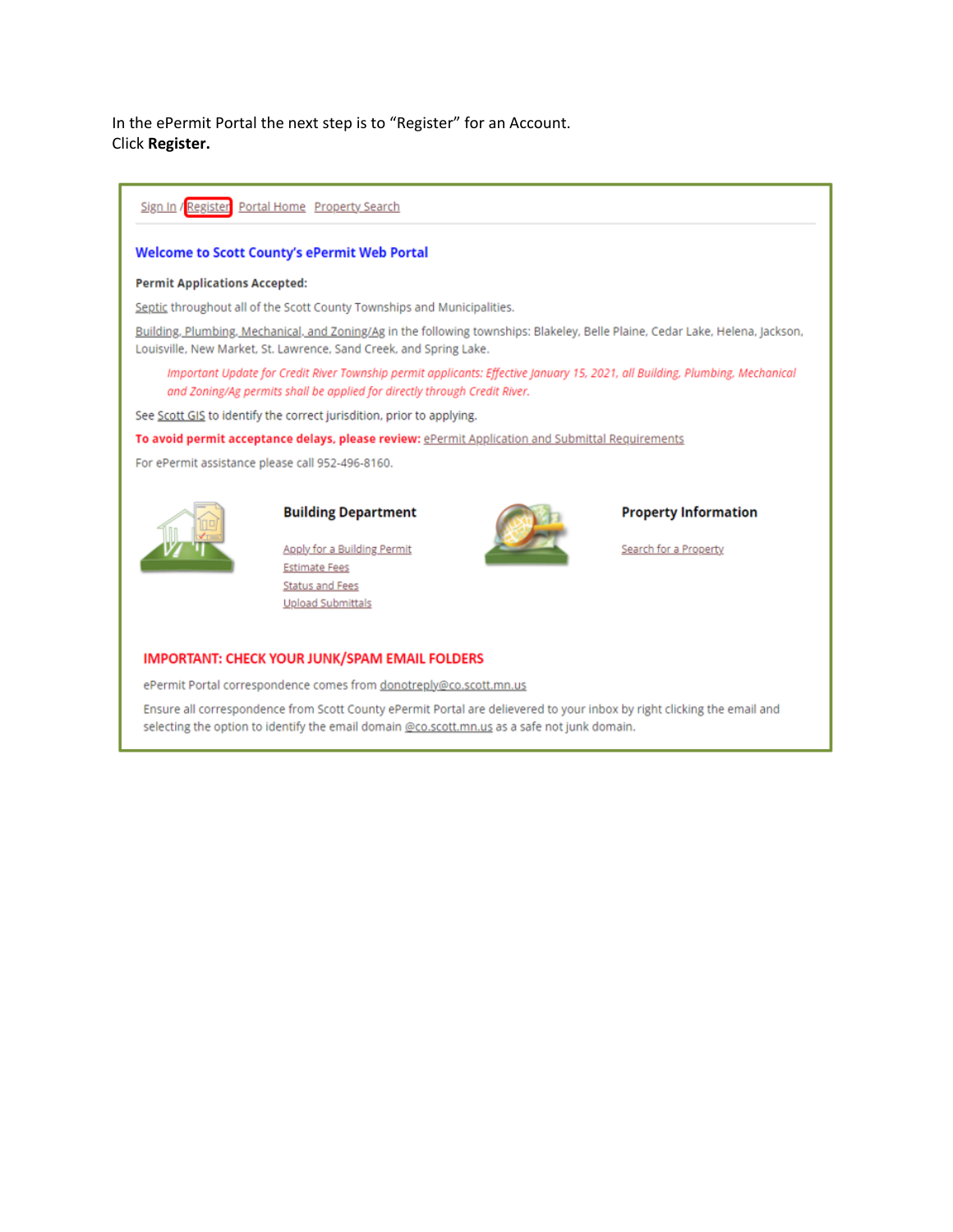#### Step 1: Create Account

Enter your email address (This will be your Login ID) Note: If possible, use a universal email additional staff members can access Create password and confirm the password Click **Next Step: Enter Contact Information**

| Sign In / Register Portal Home Property Search                     |                                                                                                                                                                                                                         |  |  |  |
|--------------------------------------------------------------------|-------------------------------------------------------------------------------------------------------------------------------------------------------------------------------------------------------------------------|--|--|--|
| Step 1:<br>Create Account                                          | Step 2:<br>Step 3:<br><b>Enter Contact Information</b><br><b>Registration Complete</b>                                                                                                                                  |  |  |  |
| Welcome to the Scott County, MN Web Portal Registration            |                                                                                                                                                                                                                         |  |  |  |
| $ \star$ Please enter your email address and choose a password-    |                                                                                                                                                                                                                         |  |  |  |
| services you request.                                              | NOTE: The email address you enter is the email address that we will use to communicate with you regarding your account profile and                                                                                      |  |  |  |
| Email Address (this is your Login ID)*                             | It is important that you provide a valid, working email address that you have access to, as it<br>must be verified before you can use your account.                                                                     |  |  |  |
| Password (min. 8 characters)*                                      |                                                                                                                                                                                                                         |  |  |  |
| Confirm Password*                                                  |                                                                                                                                                                                                                         |  |  |  |
| Cancel                                                             | Next Step: Enter Contact Information                                                                                                                                                                                    |  |  |  |
| <b>IMPORTANT: CHECK YOUR JUNK/SPAM EMAIL FOLDERS</b>               |                                                                                                                                                                                                                         |  |  |  |
| ePermit Portal correspondence comes from donotreply@co.scott.mn.us |                                                                                                                                                                                                                         |  |  |  |
|                                                                    | Ensure all correspondence from Scott County ePermit Portal are delievered to your inbox by right clicking the email and<br>selecting the option to identify the email domain @co.scott.mn.us as a safe not junk domain. |  |  |  |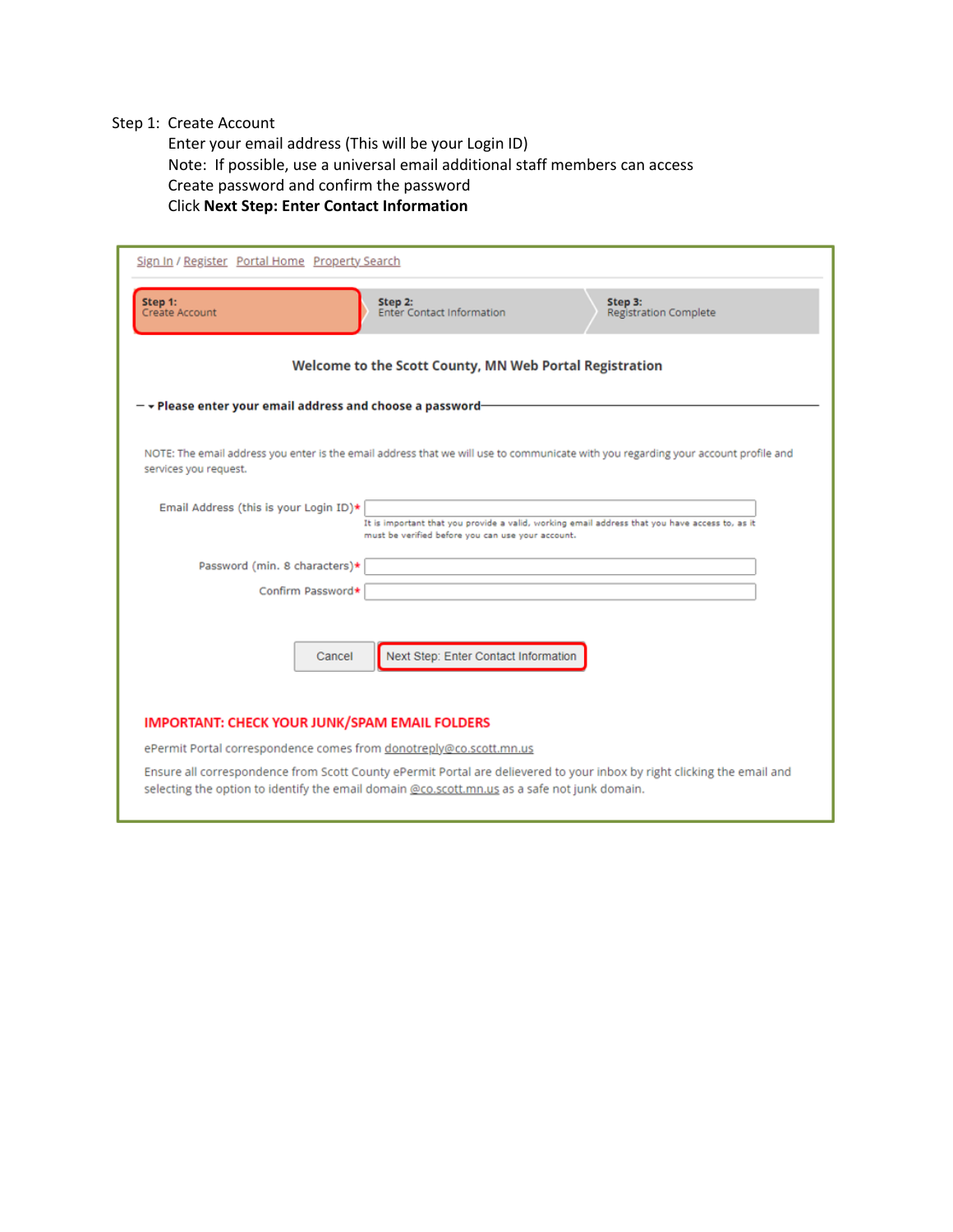Step 2: Enter Contact Information

- Full Name: If the registrant is a resident not associated with a company enter first and last name.
- **Note**: If applying on behalf of a company enter the *company name* as it appears on the MN DLI license.
- Address: Contractors enter company address as per MN DLI license.
- Mailing Address: Enter company address or individual mailing address
- Contact Number: Provide phone number

Type in the characters seen in the bottom left of screen, this captcha protects against robo-entries. If unable to clearly see the letters or numbers in this field - click refresh to get a new code. Click **Next Step: Complete Registration**

| Create Account                                              | <b>Registration Complete</b><br><b>Enter Contact Information</b>                                                                                                                                                                                   |  |  |  |
|-------------------------------------------------------------|----------------------------------------------------------------------------------------------------------------------------------------------------------------------------------------------------------------------------------------------------|--|--|--|
| <b>New Contact Information</b>                              |                                                                                                                                                                                                                                                    |  |  |  |
|                                                             | Required information is indicated with an asterisk (*).                                                                                                                                                                                            |  |  |  |
| Full Name:*                                                 |                                                                                                                                                                                                                                                    |  |  |  |
| Preferred Contact Method:*                                  | v                                                                                                                                                                                                                                                  |  |  |  |
| - <del>-</del> Address-                                     |                                                                                                                                                                                                                                                    |  |  |  |
| Search for address                                          | Begin typing a street address above and we will search existing locations within the<br>jurisdiction. If your location appears, please select it from the list. If you cannot find your<br>address, you can enter it manually in the fields below. |  |  |  |
| - v Mailing Address-                                        |                                                                                                                                                                                                                                                    |  |  |  |
| Same as Location Address:                                   | п                                                                                                                                                                                                                                                  |  |  |  |
| Street Address:*                                            |                                                                                                                                                                                                                                                    |  |  |  |
| Address Extra Line 1:                                       |                                                                                                                                                                                                                                                    |  |  |  |
| Address Extra Line 2:                                       |                                                                                                                                                                                                                                                    |  |  |  |
| City/State/Zip*                                             | <b>MINNESOTA</b><br>v                                                                                                                                                                                                                              |  |  |  |
| - Contact Numbers-<br>Contact Number(s) Type*               | Contact Number*<br>Ext.<br>Primary<br>v<br>(*Please note: at least one contact number is required)                                                                                                                                                 |  |  |  |
| Type the characters you see in the image below to continue. | Refresh                                                                                                                                                                                                                                            |  |  |  |
| Previous Step: Create Account                               | Next Step: Complete Registration                                                                                                                                                                                                                   |  |  |  |